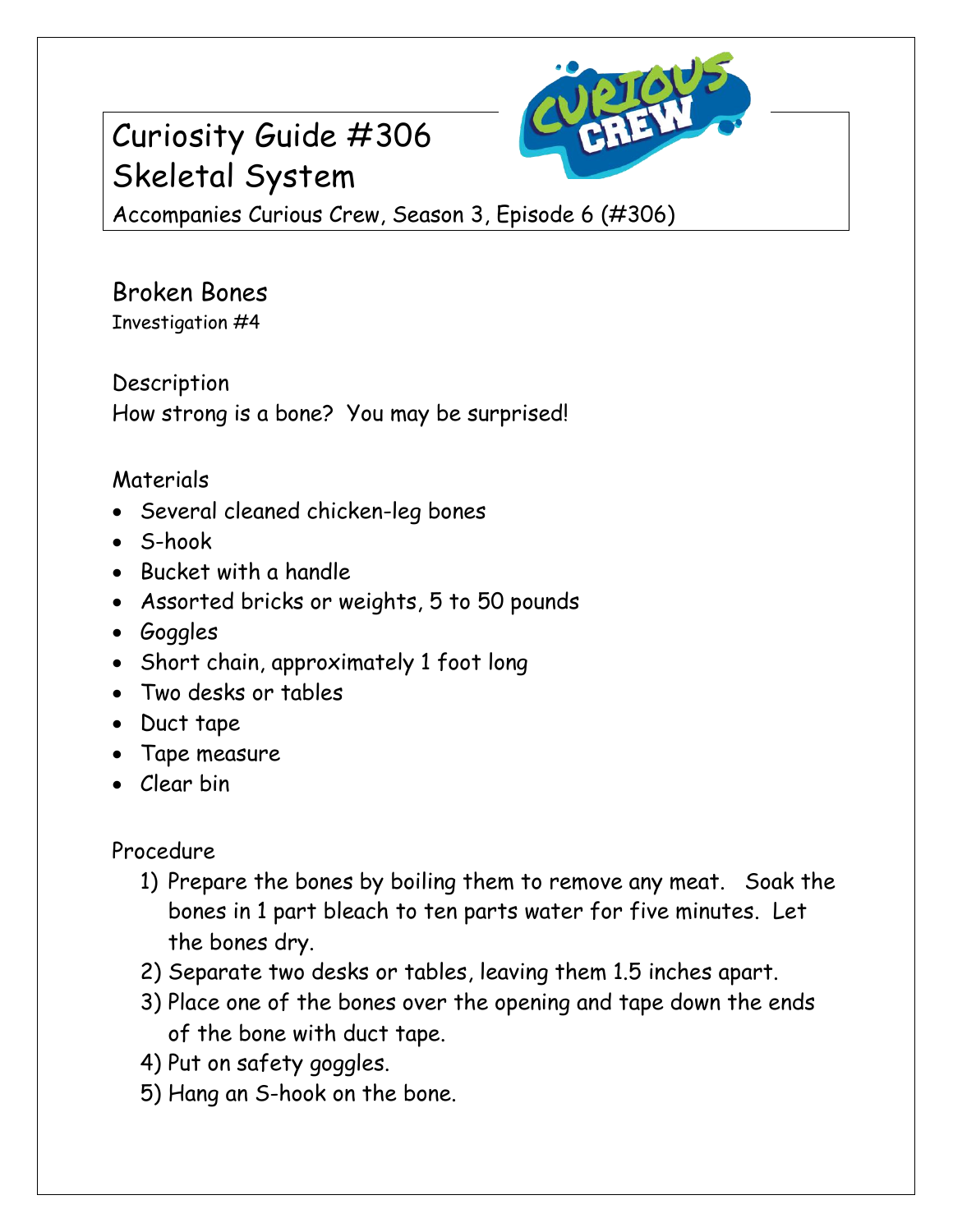- 6) Loop the chain around the handle of the bucket. Connect the chain to the S-hook so the bucket is suspended from the bone.
- 7) Turn the clear bin over the bone so that it can be visible but would catch anything if the bone were to break.
- 8) Gently begin to add weight into the bucket.
- 9) How much weight can the bone support without breaking?

## My Results

## Explanation

Bones have a hard, outer layer, which is generally smooth and extremely strong. The bones store calcium and phosphorous. The calcium salts combine with the collagen fibers to make bones rigid. Inside the bone is another tissue that is more sponge-like. Those honeycomb fibers help provide strength while still being lightweight, making bones stronger and lighter than steel. Amazingly, because human bones are denser than the chicken bones, they are also far stronger!

**Explore further:** Do you wonder what the innermost layer in your bones looks like? With a screwdriver, cut a notch into one of the chicken bones. The jelly-like substance in the center of a bone is called bone marrow. Every second, our bone marrow makes 2 million red blood cells.